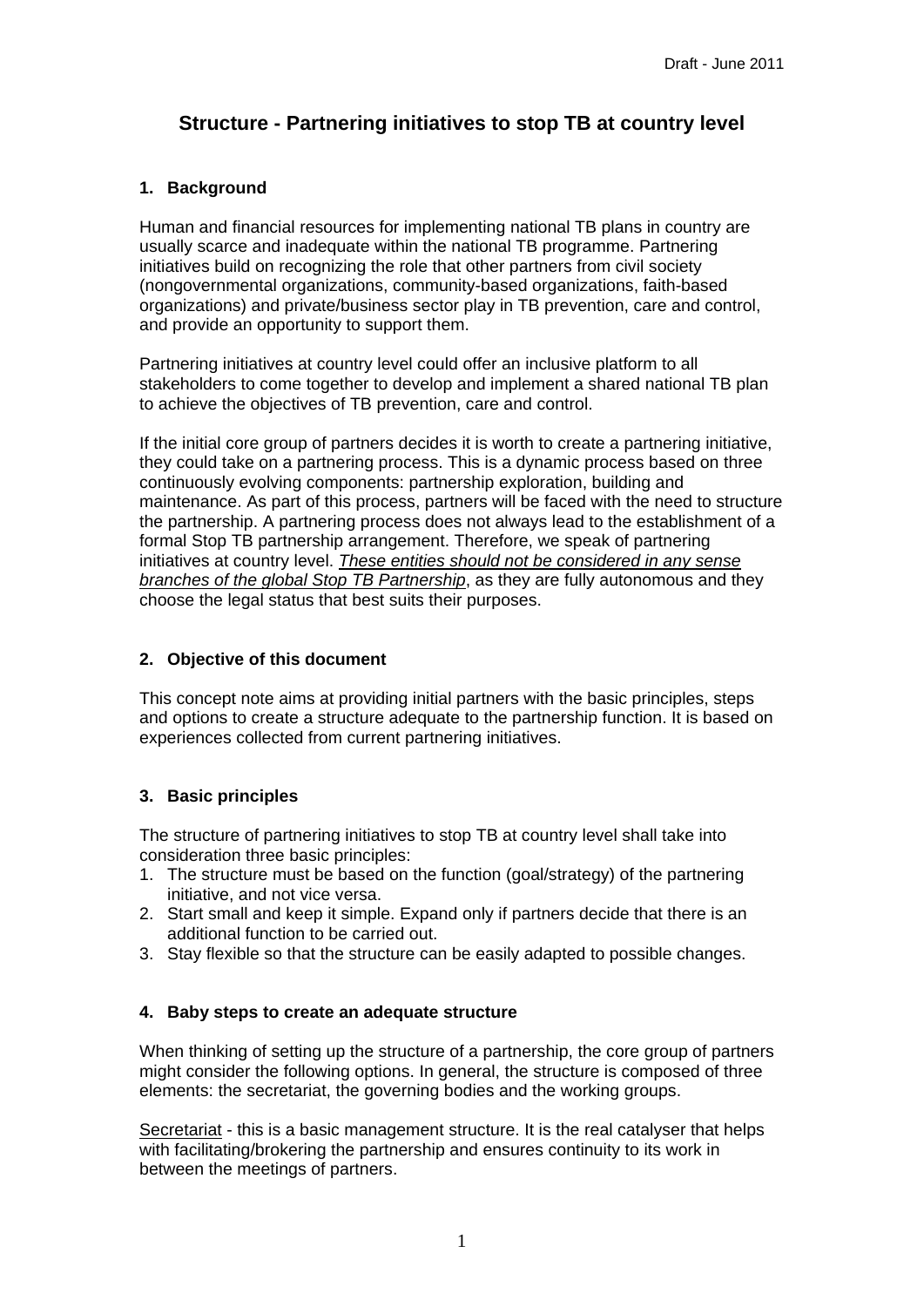- 1. From the beginning, it is key that a focal point of the partnership be in charge of facilitating/brokering the partnering process. Secretariat functions, such as planning and following up on partners' meeting as well as facilitating communications among partners, would be usually taken care by this person, among his/her other duties.
- 2. When the number of partners increases and the partnership becomes more structured, the secretariat could become a full-time dedicated secretariat and be expanded depending on the functions needed by the partnership. The head of the secretariat would then be a selected Executive Secretary. Other staff could take care of the following: communicating with current and potential partners; planning and following up on partners' meeting; building partners' capacity on the needed areas; monitoring and evaluating the work of the partnership; mobilizing resources. These functions could be taken up by partners, if there were not sufficient resources for the secretariat as such.

Governing bodies - these are usually a plenary body and an executive body.

- 1. Start small and simple by holding a meeting of all partners on a regular basis. In this setting, partners can discuss the vision and goals of the partnership and conduct a resource mapping exercise (see tools 1 and 3).This plenary body (e.g. forum or general meeting or assembly) serves as a forum for information exchange and discussion on common plans and activities.
- 2. If the number of partners increases and/or the partnership function moves from information exchange to implementation of a common plan, there might be the need to create an executive body that takes decisions on behalf of the partners (e.g. coordinating board or planning group) in between the meetings of the plenary body. This body will be composed of elected/selected representatives of the constituencies (e.g. national TB programme, nongovernmental organizations, community-based organizations, faith-based organizations, business/private sector entities) of the partnership. This body can elect a Chair and Vice-Chair for a term of two/three years.

Generally, decisions are taken by consensus, unless partners (usually the Chair and hosting organization) decide that certain discussions require a majority voting. Consensus is a key partnership principle, as all partners are considered as equal and dialogue is highly valued.

Working groups. Depending on the differentiation of the areas of work of the partnership and the number of partners, the partnership might consider to create groups of work to facilitate the engagement/contribution of partners. Topics will be decided based on the function of the partnership. The role of working groups in national partnering initiatives is usually focused on: 1) gathering evidence on a particular operational challenge in TB prevention and care; and 2) on the adaptation to the local context of internationally recommended policies. As such, the activities of working groups and any ensuing recommendation is meant to contribute and support the normative role of the national TB programme. All partners, based on their roles and responsibilities, will also contribute to the operationalization of such policies.

#### **5. Legal framework of secretariat**

Depending on the development of the partnership, the core group of partners might consider the following options for the legal framework of the secretariat:

1. Initially, the secretariat could be hosted by one of the partners. In this case, the host organization provides the legal umbrella under which the partnership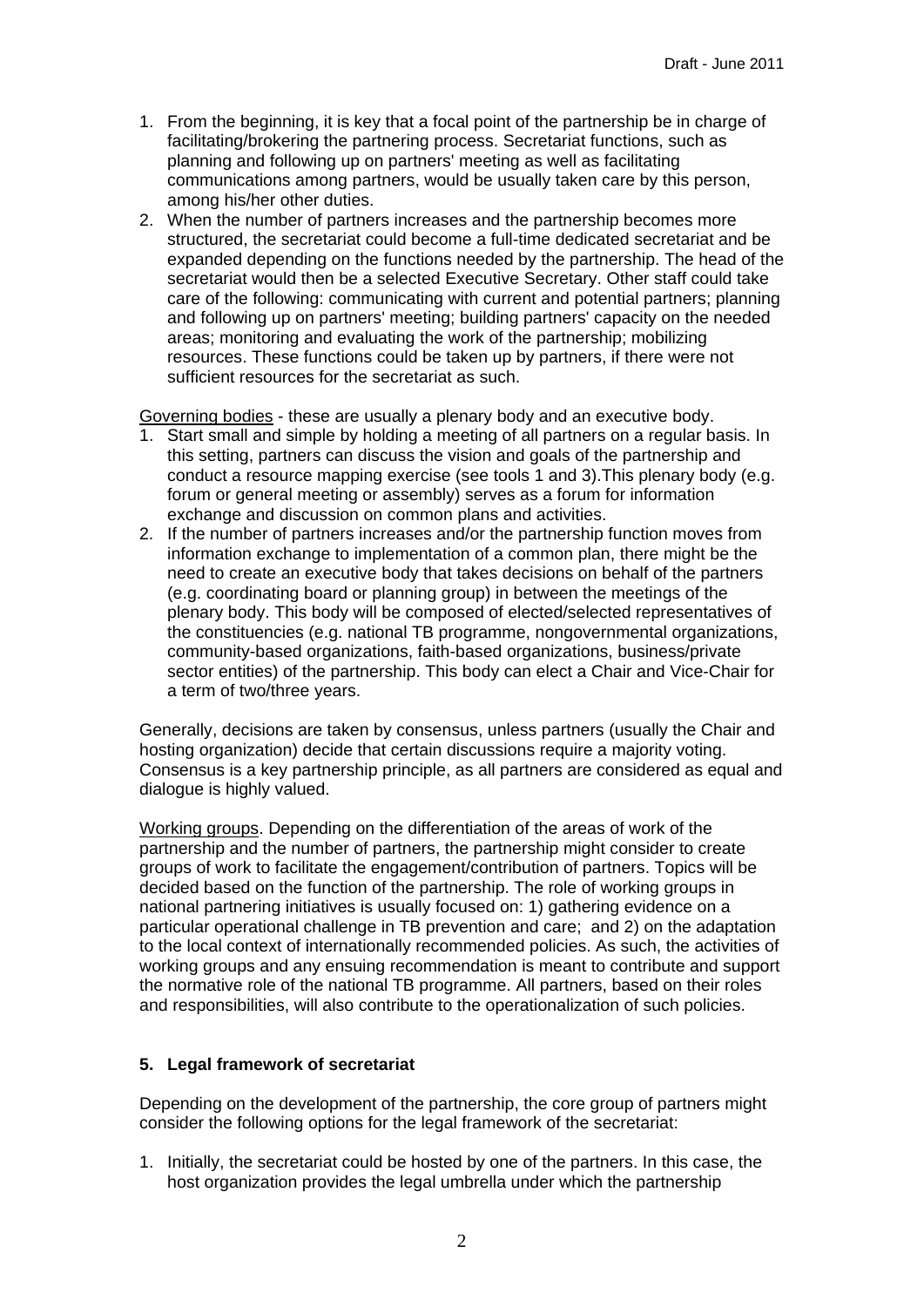operates. In any case, the partnership would have governing bodies as a form of self-organization even without being established as a separate legal entity. WHO Country Office usually has a comparative advantage to host the secretariat, as it is mostly perceived as a neutral partner with convening power. The national TB programme or an NGO could also be functioning as hosting organization.

2. If the partnership becomes more structured and needs to be directly receiving funds, the secretariat can be constituted as an independent legal entity in the form of a not-for-profit organization under the law of the country. As the WHO Country Office and the Ministry of Health/national TB programme cannot be members of a nongovernmental organization, they may decide, if invited to do so, to serve as ex-officio members on the governing bodies of the national partnership.

In both cases, the partnership is not a branch of the global Stop TB Partnership and remains legally independent.

### **6. Comparing structure options**

Most partnerships start informally and grow increasingly formalized over time as their programme of work becomes more complex and more resource intensive. Summarizing, the options can be:

| <b>Less formalized</b>                    | <b>More formalized</b>                            |
|-------------------------------------------|---------------------------------------------------|
| All partners meet on a regular basis.     | - All partners meet on a regular basis in the     |
|                                           | plenary body.                                     |
|                                           | - Executive body meets in between meetings of     |
|                                           | plenary body to take the needed decisions.        |
| Secretariat is hosted by one of the       | Secretariat becomes an independent legal          |
| partners.                                 | entity, such as an NGO.                           |
| Partners exchange information on          | Partners contribute to the design and             |
| different areas of work but do not have a | implementation of the national TB control plan,   |
| shared workplan.                          | each with clear roles and responsibilities, and   |
|                                           | they may decide to carry out part of the work, if |
|                                           | need be, through working groups.                  |

Note: Partnerships can mix elements of the first column with elements of the second column along their development.

In general, there can be advantages and disadvantages for both options:

|                    | <b>Pros</b>                                                                                    | Cons                                                                                                 |
|--------------------|------------------------------------------------------------------------------------------------|------------------------------------------------------------------------------------------------------|
| <b>Less formal</b> | Less costly as major resource<br>demand is time rather than cash.                              | More occasional commitment, if<br>partners have other competing<br>priorities.                       |
|                    | Less processes and administration<br>rules to be followed.                                     | Not structured enough for the<br>coordination and management of<br>resources.                        |
|                    | Freedom to explore new ideas and<br>relationships.                                             | Might not be taken seriously by other<br>stakeholders.                                               |
| <b>More formal</b> | Increased authority and capacity to<br>exert influence.                                        | Subject to legislative restrictions on<br>action.                                                    |
|                    | Enhanced ability to mobilize and<br>manage large-scale resources<br>(e.g. Global Fund grants). | Increasingly high administrative costs.                                                              |
|                    | More focused activities and greater<br>likelihood of sustainability.                           | Requires more agreement on<br>operational principles, and might tend<br>to become over-bureaucratic. |